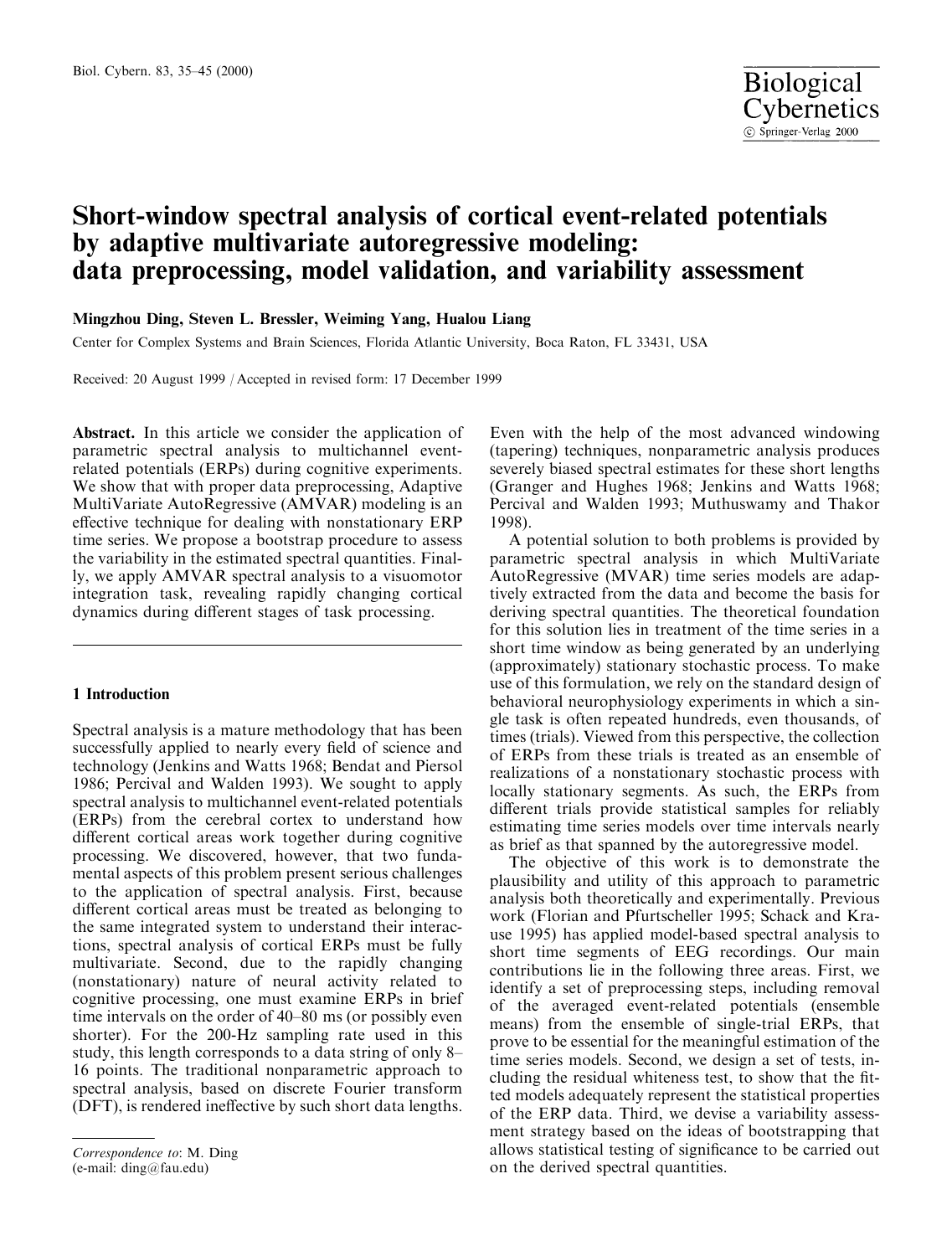From the experience gained in this investigation, we propose the following general approach to the spectral analysis of ERPs during a cognitive task:

- 1. Cover the entire task time course with highly overlapped time windows short enough that the process in each window can be treated as locally stationary.
- 2. In each time window, derive a linear stochastic MVAR model of the process by fitting the ERP data (after suitable preprocessing) from an ensemble of trials.
- 3. Derive spectral quantities such as power and coherence from the model parameters. The evolution of these quantities, obtained by adaptively fitting models over successive windows, yields a very finely resolved depiction of cortical dynamics. Since the MVAR model parameters are adapted to each window, this procedure is called Adaptive MVAR (AMVAR) modeling.
- 4. Assess the variability of the spectral estimators by bootstrapping.

This article is organized as a principled progression of steps that establish the validity of the AMVAR modeling approach to spectral analysis of cortical ERPs. In Sect. 2 we present mathematical formulations of the AMVAR model and related estimation procedures. We discuss the steps leading from autoregressive models to spectral quantities. In Sect. 3 we consider a simple threevariable autoregressive process for which all spectral quantities are known exactly. We demonstrate that one can obtain the correct spectral quantities by fitting an MVAR model to multiple short data segment realizations generated by the process. In Sect. 4 we examine the application of MVAR models to ERPs recorded from macaque monkeys. Here we discuss in detail the fourstep AMVAR procedure mentioned above. In Sect. 5 we demonstrate the usefulness of the AMVAR approach for the study of cortical interactions during cognitive processing. Section 6 summarizes and reiterates the main points of the article.

#### 2 Formulation and estimation of MVAR models

Extensive treatment of MVAR time series models can be found in the literature (Whittle 1963; Gersch 1970; Pfurtscheller and Haring 1972; Franaszczuk et al. 1985; Lutkepohl 1993; Schack and Krause 1995). Here we summarize the main elements needed for our work with emphasis on how to incorporate multiple realizations of data into the estimation procedure.

Let  $\mathbf{X}(t) = [X(1, t), X(2, t), \dots, X(p, t)]^{\text{T}}$  be a *p*-dimensional random process. Here T denotes matrix transposition. In ERP studies,  $p$  represents the total number of ERP channels. Assume that the process  $X(t)$ is stationary and can be described by the following mthorder autoregressive equation:

$$
\mathbf{X}(t) + \mathbf{A}(1)\mathbf{X}(t-1) + \cdots + \mathbf{A}(m)\mathbf{X}(t-m) = \mathbf{E}(t) , (1)
$$

where  $A(i)$  are  $p \times p$  coefficient matrices and  $\mathbf{E}(t) = [E(1, t), E(2, t), \dots, E(p, t)]^{T}$  is a zero mean uncorrelated noise vector with covariance matrix  $\Sigma$ .

To estimate  $A(i)$  and  $\Sigma$ , we multiply (1) from the right by  $X^{T}(t - k)$ , where  $k = 1, 2, ..., m$ . Taking expectation we obtain the Yule-Walker equations

$$
\mathbf{R}(-k) + \mathbf{A}(1)\mathbf{R}(-k+1) + \dots + \mathbf{A}(m)\mathbf{R}(-k+m) = \mathbf{0} \tag{2}
$$

where  $\mathbf{R}(n) = \langle \mathbf{X}(t) \mathbf{X}^{\text{T}}(t+n) \rangle$  is  $\mathbf{X}(t)$ 's covariance matrix of lag  $n$ . In deriving these equations we have used the fact that  $\langle E(t)X^{T}(t-k)\rangle = 0$  as a result of  $E(t)$  being an uncorrelated process.

For a single realization of the **X** process,  $\{x(i)\}_{i=1}^{N}$ , we compute the covariance matrix in (2) according to

$$
\tilde{\mathbf{R}}(n) = \frac{1}{N-n} \sum_{i=1}^{N-n} \mathbf{x}(i) \mathbf{x}^{T}(i+n) .
$$
 (3)

If multiple realizations of the same process are available, then we compute the above quantity for each realization and average across all the realizations to obtain the final estimate of the covariance matrix. (Note that for a single short trial of data one uses the divisor  $N$  for evaluating covariance to reduce inconsistency. Due to the availability of multiple trials we have used the divisor  $(N - n)$  in the above definition (3) to achieve an unbiased estimate.) It is quite clear that, for a single realization, if  $N$  is small, one will not get good estimates of  $\mathbf{R}(n)$  and hence will not be able to obtain a good model. This problem can be overcome if a large number of realizations of the same process are available. In this case the data length can be as short as the model order m plus 1.

Equation (1) contains a total of  $mp^2$  unknown model coefficients. In  $(2)$  there are exactly the same number of simultaneous linear equations. One can simply solve these equations to obtain the model coefficients. The Levinson, Wiggins, Robinson (LWR) algorithm (Morf et al. 1978; Haykin and Kesler 1983) is a more robust solution procedure, based on the ideas of maximum entropy. This algorithm was implemented in this study. The noise covariance matrix  $\Sigma$  can be obtained as part of the LWR algorithm. Otherwise one may obtain  $\Sigma$ through

$$
\Sigma = \mathbf{R}(0) + \sum_{i=1}^{m} \mathbf{A}(i)\mathbf{R}(i) .
$$
 (4)

Here we note that  $\mathbf{R}^{T}(k) = \mathbf{R}(-k)$ .

The above estimation procedure can be carried out for any model order  $m$ . The correct  $m$  is usually determined by minimizing the Akaike Information Criterion  $(AIC)$  (Akaike 1974) defined as

$$
AIC(m) = 2\log[\det(\Sigma)] + 2p^2 m / N_{\text{total}} \tag{5}
$$

where  $N_{total}$  is the total number of data points from all the trials. Plotted as a function of  $m$  the proper model order corresponds to the minimum of this function.

A standard procedure to examine whether an MVAR time series model is suited for a given data set is to check whether the residual noise is white. Here the residual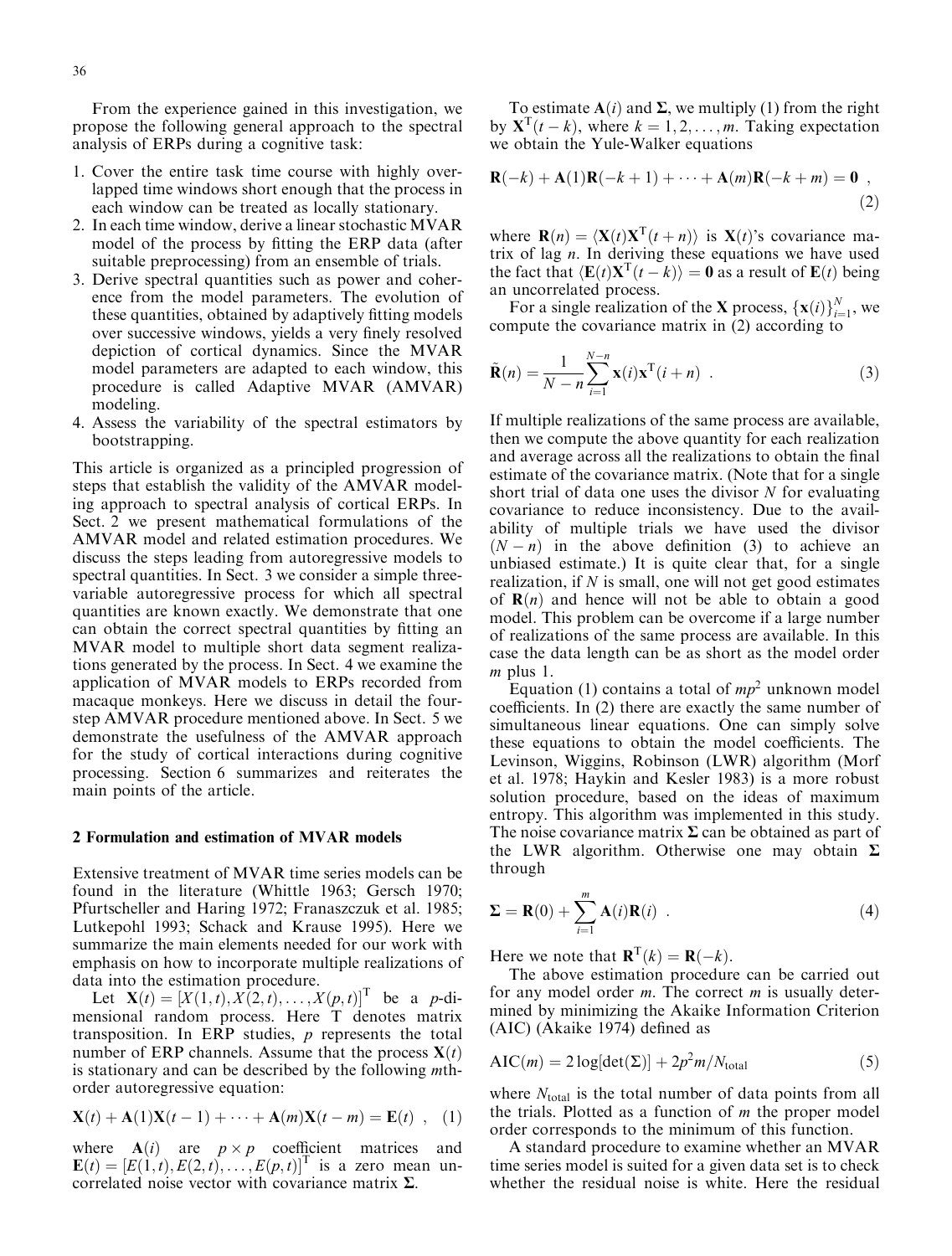37

noise is obtained by computing the difference between model predicted values and the actually measured values. In Sect. 4 we describe an additional test that allows us to assess directly how much statistical structure in the data is reflected by the model.

Once an MVAR model is adequately estimated it becomes the basis for subsequent spectral analysis.<sup>1</sup> In the spectral domain (1) can be written as

$$
\mathbf{X}(f) = \mathbf{H}(f)\mathbf{E}(f) \tag{6}
$$

where

$$
\mathbf{H}(f) = \left(\sum_{j=0}^{m} \mathbf{A}(j)e^{-ij2\pi f}\right)^{-1}
$$
\n(7)

is the transfer function. Note that we define  $A(0)$  to be the identity matrix.

From (6), after proper ensemble averaging, we obtain the spectral matrix

$$
\mathbf{S}(f) = \mathbf{H}(f)\Sigma\mathbf{H}^*(f) \tag{8}
$$

from which all the commonly used multivariate spectral quantities such as power, ordinary coherence, partial coherence, and multiple coherence can be derived (Jenkins and Watts 1968). For the purpose of this article, we will only consider the ordinary coherence, which we hereafter refer to simply as coherence. The coherence between two given components  $X(i, t)$  and  $X(j, t)$  is defined as

$$
C_{ij}(f) = \frac{|S_{ij}|^2}{S_{ii}S_{jj}}
$$
\n(9)

where  $S_{ij}$  is the  $(i, j)$ th element of the spectral matrix. (We comment that sometimes the quantity  $C_{ij}(f)$  is given the name of squared coherency and  $\sqrt{C_{ij}(f)}$  is called the coherence.) The value of coherence is normalized between 0 and 1, and it measures the degree of linear dependence between  $X(i, t)$  and  $X(j, t)$ . If it is near 1 at any frequency  $f$ , then the two processes are maximally interdependent at that frequency. On the other hand, a value near 0 indicates independence of the two processes at frequency  $f$ .

# 3 Analysis of a simple three-channel autoregressive model

In this section we consider a three-channel autoregressive process:

$$
x(t) = \xi(t) \n y(t) = x(t-1) + \eta(t) \n z(t) = \lambda z(t-1) + x(t-1) + \epsilon(t)
$$
\n(10)

where  $|\lambda| < 1$  is a parameter, and  $\xi(t)$ ,  $\eta(t)$ ,  $\epsilon(t)$  are three independent white noise processes with zero means and variances  $\sigma_1^2, \sigma_2^2, \sigma_3^2$ , respectively. The pairwise coherence is easily calculated to be

$$
C_{12}(f) = \frac{\sigma_1^2}{\sigma_1^2 + \sigma_2^2}
$$
  
\n
$$
C_{13}(f) = \frac{\sigma_1}{\sigma_1^2 + \sigma_3^2}
$$
  
\n
$$
C_{23}(f) = \frac{\sigma_1^4}{(\sigma_1^2 + \sigma_2^2)(\sigma_1^2 + \sigma_3^2)}
$$
\n(11)

which are independent of the frequency.

Setting  $\lambda = 0.5$ ,  $\sigma_1 = 1$ ,  $\sigma_2 = 0.2$ , and  $\sigma_3 = 0.3$  we simulate (10) to generate 100 realizations of 10-point data sets. Assuming no knowledge of  $(10)$  we fit an MVAR model to the data according to the steps speci fied in the previous section. The derived coherence shown in Fig. 1A is in excellent agreement with the analytical results,  $C_{12}(f) = 0.96$  (top curve),  $C_{13}(f) = 0.92$  (middle curve),  $C_{23}(f) = 0.88$  (lower curve), computed from (11). This example demonstrates the principle that stochastic processes of the autoregressive type can be fully recovered from multiple trials of short data segments. It is worth noting that, to examine the sensitivity of the fitting process to the model order specification, we used a third-order MVAR to fit the simulated data. The excellent result demonstrates the good tolerance provided by models whose order is slightly different from that of the generating process. Equally excellent results are obtained when a first-order MVAR is used.

A common preprocessing step in time series analysis is to subtract the temporal mean from the time series. We have found that this step is not advisable for individual realizations that are of short duration. This is because the temporal mean estimated from the small number of samples in a short data segment is not a reliable estimate of the true process mean and can vary greatly from realization to realization. Figure 1B shows the effect of subtracting the temporal mean from each realization of the simulated three-variable data set before model fitting. The resulting coherence spectrum from the fitted model is severely underestimated in the low frequency components. We will argue in the next section that a necessary preprocessing step prior to model fitting is subtraction of the ensemble mean. In the present example, subtraction of the ensemble mean is not required since it is already zero due to the model assumptions. Actual ERP data typically contain a sig-

<sup>&</sup>lt;sup>1</sup> Given the goal here of achieving short-window spectral analysis, a common question concerns the resolution of spectral quantities at low frequencies. This question in fact highlights the difference between parametric and nonparametric spectral estimations. For classical (nonparametric) spectral analysis, resolution is indeed a problem if the window length is not long enough to cover a substantial segment of the cycle. In AMVAR analysis, however, we first establish that the repeated data observations can be accurately estimated by an underlying linear stochastic process that is approximately stationary within the analysis window. Since this process is stationary, it can be computed for any length of time, no matter how long. The spectral quantities derived by AMVAR analysis are the same as those that would be computed from this stationary process if it were allowed to continue for a very long time. Since that stationary process may contain components of any frequency, we can accurately determine those components, even at low frequencies. This holds equally well for all the components in the full MVAR model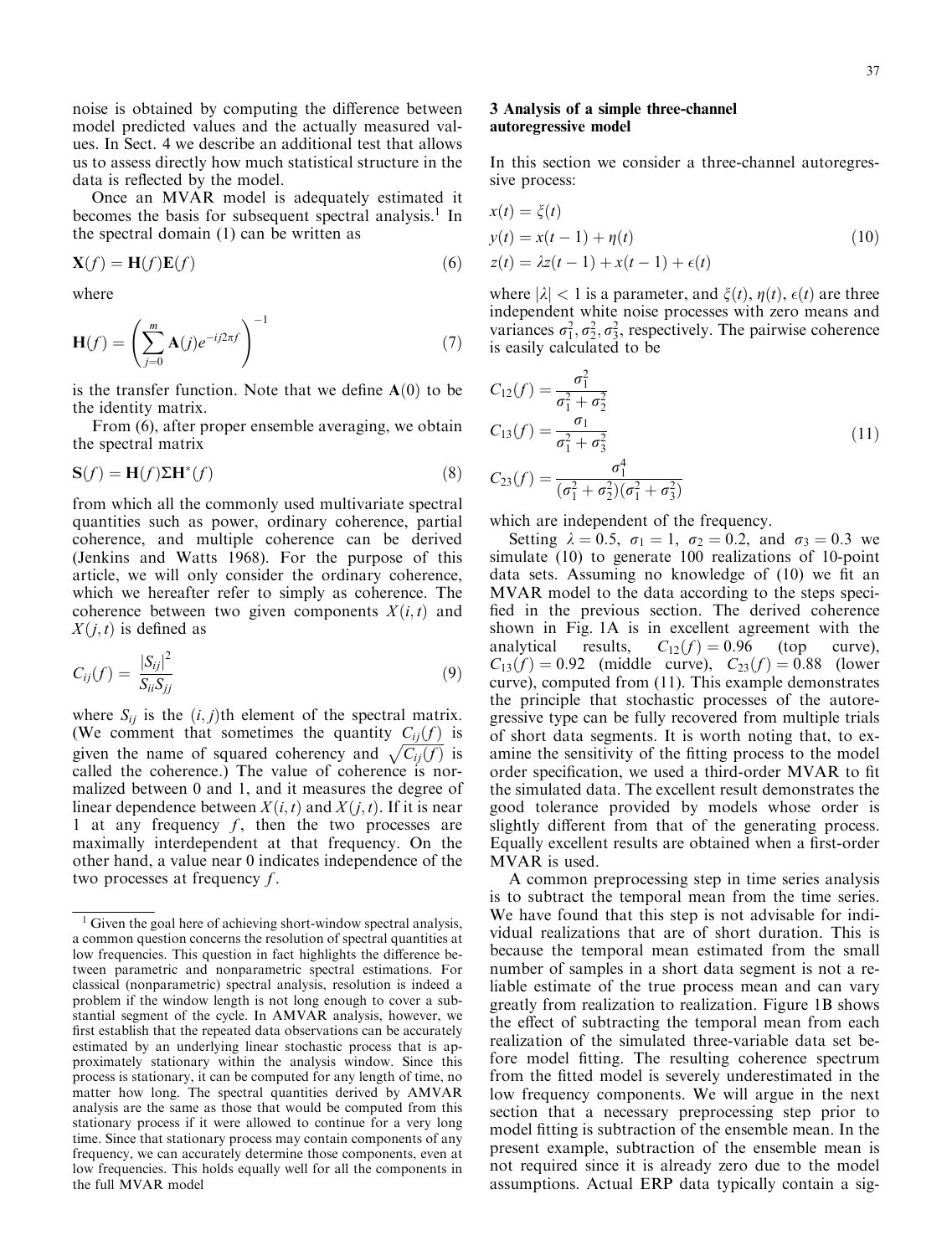

Fig. 1. a Estimated coherence spectra for the pairwise combinations of channels in the three-variable autoregressive model (10). b Estimated coherence spectra as in a, but with prior removal of the temporal mean from each realization. It is demonstrated that such removal leads to poor estimation of the coherence spectrum of the underlying process

nificant ensemble mean, the averaged ERP, which is commonly studied in electrophysiology.

#### 4 Application of AMVAR to cortical event-related potentials

ERP data from macaque monkeys were used to test the AMVAR approach outlined in Sect. 2. The ERPs were recorded from chronically implanted transcortical bipolar electrodes at 15 distributed sites in multiple cortical areas of one hemisphere as the monkey performed a visuomotor pattern discrimination task (Bressler et al. 1993). The prestimulus stage began when the monkey depressed a hand lever. This was followed  $0.5-1.25$  s later by the appearance of a visual stimulus (a four-dot pattern) on a computer screen. The monkey made a GO or NO-GO response depending on the stimulus category and the session contingency. The entire trial lasted about 500 ms, during which the ERPs were recorded at a sampling rate of 200 Hz. The specific data set considered here consisted of 888 trials from one monkey with the GO response.

For the purpose of data analysis, each of the 15 electrode recording sites was considered to be a separate data channel. As the first step of preprocessing, we detrended the single-trial ERP time series of each channel, subtracted the temporal mean of the entire trial, and divided by the temporal standard deviation. The result was that the data from each channel and each trial were given equal weight in model estimation.

#### 4.1 Inherent nonstationarity of ERP data

The visuomotor pattern discrimination task studied here did not involve a single uniform cognitive function. Rather, it required that the monkey undergo several distinct cognitive states during the course of the trial: motor maintenance, visual stimulus anticipation, visual feature extraction, visual pattern discrimination, GO/ NO-GO decision, and final motor execution in the GO condition. This succession of states was reflected in an inherent nonstationarity of the recorded ERPs. As mentioned above, the use of MVAR analysis is based on the assumption that the underlying stochastic process is stationary. Therefore, MVAR analysis of the ERP data necessitated that we first assess the degree of this nonstationarity.

The simplest nonstationarity measure is the ensemble mean (first-order statistic), calculated by averaging the measured amplitude values at a given channel at each time point across trials. Figure 2 shows an example of the ensemble mean from a site in the striate cortex. The timevarying nature of the signal shows that the underlying process is nonstationary in the mean. It is worth noting that this ensemble mean is the commonly studied averaged ERP that is often considered to be the only signal related to cognitive processing. An important result of the



Fig. 2. Averaged event-related potential (with standard deviation as error bars) from a site in the striate cortex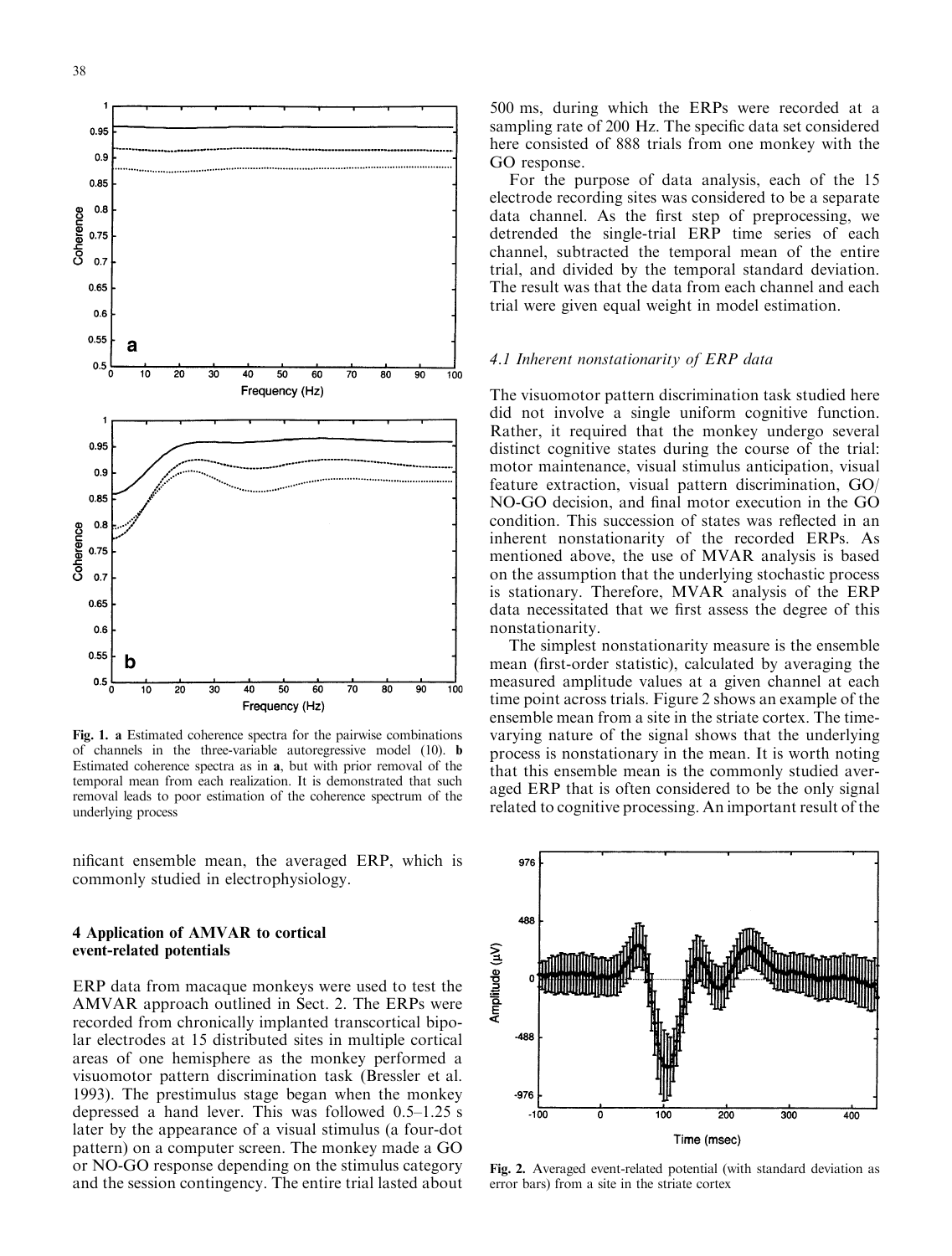present study is that this view is not correct. We find that the so-called "noise" component of the ERP, obtained by subtracting the ensemble mean from the single-trial ERP, actually contains rich task-relevant information that cannot be inferred from the ensemble mean.

Figure 2 also plots as error bars at each time point the ensemble standard deviation, which is a second-order statistic. The time-varying nature of this quantity is also apparent.

The nonstationarity embodied in the mean and standard deviation can be easily removed by subtracting the ensemble mean, point-by-point, from each trial and then dividing the result, again point-by-point, by the standard deviation. In fact, these two procedures constitute our second and third preprocessing steps. They are applied separately to the data from each channel. After these two preprocessing steps are applied, the mean of the resulting ensemble of trials is zero, and the standard deviation is one, at every time point. Note that the step of standard deviation normalization is crucial for allowing the dynamical changes in model-derived spectral quantities to be compared at each stage of task processing. Unless otherwise noted, the above three preprocessing steps were applied prior to all other analysis steps described below. We will return to the topic of ensemble mean subtraction in more detail in the next subsection.

A deeper source of nonstationarity that cannot be removed easily is the correlation structure in the data. Correlation nonstationarity refers to the fact that the auto-correlations of single channels, and the cross-correlations between channels, at a fixed lag, vary as a function of time during the task. To demonstrate this correlation nonstationarity, we averaged the zero-lag cross-correlation between two channels from the striate cortex over all trials successively for each time point during the task. The time-varying structure of the resulting curve, shown is Fig. 3, clearly demonstrates the nonstationarity of the cross-correlation statistic.

# 4.2 Short-window approach to dealing with correlation nonstationarity

Our strategy for dealing with correlation nonstationarity is to perform MVAR analysis in short, highly overlapped time windows in which the underlying stochastic processes are considered to be locally stationary. (Using overlapped windows makes the estimated models vary smoothly.) By adaptively estimating the MVAR model parameters in each window, this AMVAR procedure yields finely resolved dynamical information about the cortical processes related to cognitive state. A crucial question is how to choose the window length in an objective way. It is clear that it must be longer than the model order (see Sect. 2). On the other hand, it should not be so long as to lose the temporal dynamics that we wish to resolve.

A rough estimate of the upper limit of the window length may be obtained with the following procedure. First, as in Fig. 3, compute the zero-lag cross-correlation between two channels in a 1-point window at all time points during the task. Second, repeat the first step for progressively longer windows, averaging both within the window and across all the trials. As the window gets longer, more smoothing of the correlation structure occurs, and dynamical variation is lost. This point is illustrated in Fig. 4, which shows the same (1-point window) cross-correlation curve as in Fig. 3, with additional curves using 10-point (50 ms) and 20-point (100 ms) windows. Clearly the 20-point window loses a great deal of the variability in the correlation structure. The 10-point window, on the other hand, is able to track much of the basic pattern of variation. For model estimation, we must also consider the smoothness of the estimated spectral quantities. Our experience indicates that the 10-point (50 ms) window is a good compromise between preserving correlation variability and maintaining smoothness of the estimated spectral quantities. Although one could tailor the window size to fit different

Fig. 3. The zero-lag cross-correlation between two channels from the striate cortex computed in 1-point windows at every time point during the task

Fig. 4. The zero-lag cross-correlation between the same two channels as in Fig. 3 for 1-, 10-, and 20-point windows



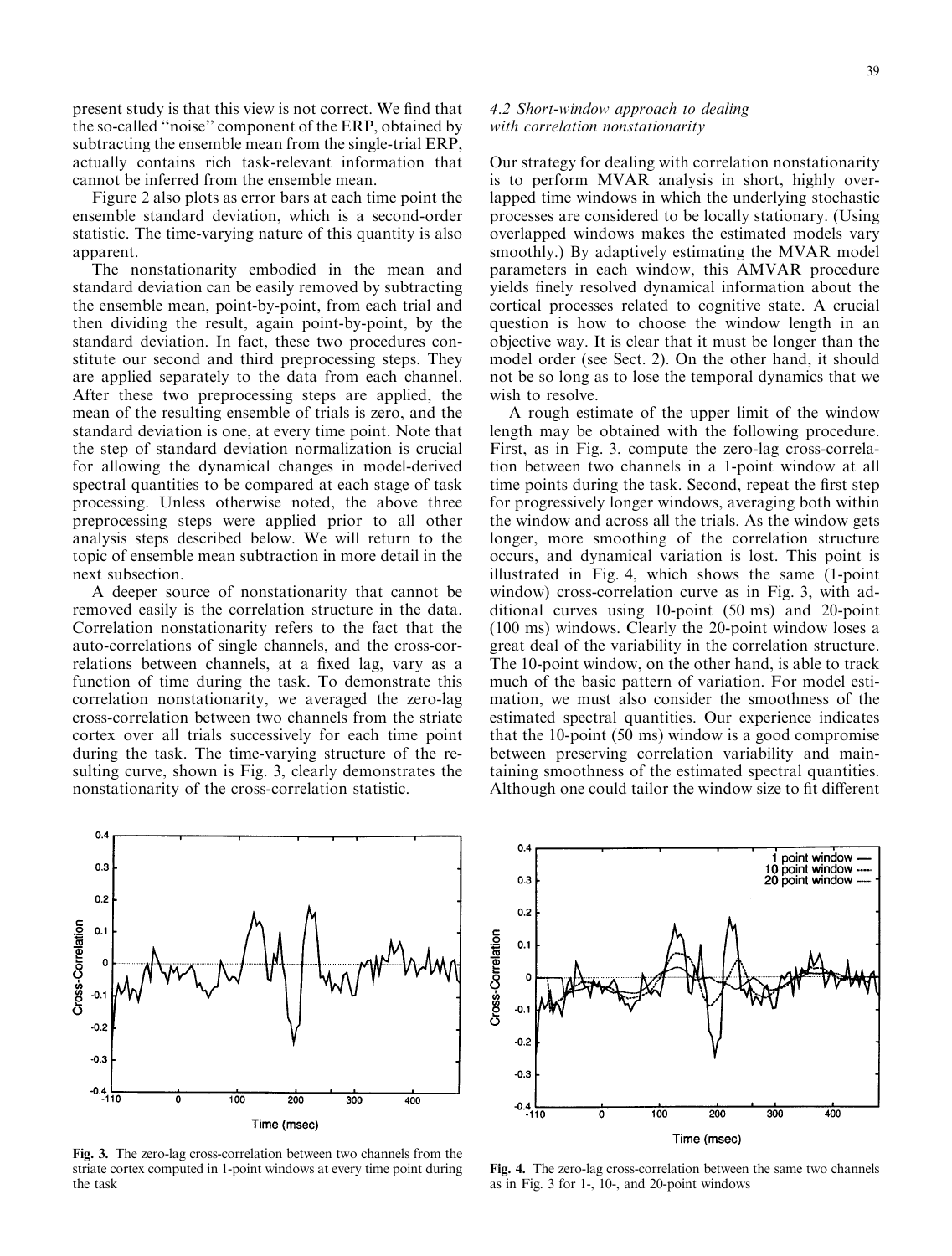40

parts of the trial, a 10-point window size is used in the remainder of this study for uniformity in evaluation and display of the results.

#### 4.3 Model order determination and model validation

Thus far our focus has been on data preprocessing and window length determination. We now examine the issue of fitting MVAR models in short time segments. The main objective is to show that MVAR time series models fitted to data sets containing segments of short duration from many trials can indeed capture the statistical properties of the underlying stochastic process.

The first problem in MVAR modeling is to choose the model order, which we did using the AIC. Figure 5 shows the  $AIC(m)$  [defined in (5)] as a function of model order for a representative 50-ms window centered 120 ms after the stimulus onset. The shape of the curve was extremely similar for all windows in the trial. The rationale in using the AIC for order determination is to select the model order for which the AIC reaches a minimum. However, the AIC decreases monotonically with increasing order. In fact, this monotonic decrease is typical for our data set and also appears to be a general feature of electroencephalographic (EEG) time series (Jansen 1991). We infer from Fig. 5 that model order 5 is sufficient since there is very little change in the AIC beyond that value. This model order also appears to be quite consistent with other EEG studies (Jansen 1991). To test our choice of model order, we calculated a set of spectral quantities for different model orders around 5 and found that the results are robust against small changes in model order.

An important assumption in MVAR modeling is that the noise process  $E(t)$  in (1) is a white (uncorrelated) process. This requirement can be intuitively understood



Fig. 5. The Akaike Information Criterion (AIC) as a function of model order, computed in a representative 50-ms window centered 120 ms after stimulus onset. The shape of the curve is similar for all other windows

in the sense that if the left-hand side of (1) has captured all the temporal structures in the data, then what remains on the right-hand side (the residual) has no temporal structure. The question is whether the residuals remaining after MVAR modeling of the ERP segments are indeed uncorrelated. We tested this idea by using auto- and cross-correlation measures of the residuals.

Using 15 ERP channels, a 10-point (50-ms) window, and a model order of 5, we obtained five 15-dimensional residual noise vectors. (The five vectors corresponded to the five points in a 10-point window that could be predicted with a 5-point model; each vector contained a residual element for each channel.) We computed autoand cross-correlations up to lag 3, excluding lag 0, for all pairwise combinations of the 15 channels. The null hypothesis was that the residual noise had no temporal correlation. For this to be true, fewer than 95% of the correlation coefficients were expected to fall within correlation coefficients were expected to fall within<br>the interval  $[-2/\sqrt{5}, 2/\sqrt{5}]$ . This allowed about 5% of the coefficients to fall outside the interval by pure chance. We computed the percentage of coefficients lying outside the above interval for each window for model orders from 1 to 6. For all model orders, the percentage of auto- and cross-correlation coefficients that were outside of the interval was below 2%. This proved that the residual noise was indeed white and that the data could be represented as an AR process.

As a last step of model validation, we now consider the question of what portion of the correlation structure in the data is captured by the fitted MVAR models. For this, we devised a statistical consistency test that compared the correlation structure of the real ERP data segments with that of simulated data segments generated by iterating the corresponding equations of the fitted models. For both the real and simulated data sets, containing 15 channels and 888 trials, we computed all auto-correlations and pairwise cross-correlations up to lag 5 in a sequence of overlapping 50-ms windows. In each window, there are 1245 such correlations, treated as a 1245-dimensional vector. The statistical consistency between the correlation structure of the real ERP data and that of the simulated data can be measured by the following percent consistency measure:

$$
PC(t) = \left(1 - \frac{|\mathbf{R}_s(t) - \mathbf{R}_r(t)|}{|\mathbf{R}_r(t)|}\right) \times 100
$$
 (12)

where  $\mathbf{R}_r$  denotes the correlation vector of the real data and  $\mathbf{R}_s$  was the correlation vector of the simulated data. The smaller the distance between the two vectors, the larger was the consistency. In Fig. 6, we see that, as the window was moved across the duration of the task, this measure was reliably around 90%, indicating a high degree of consistency.

## 4.4 Ensemble mean subtraction and stability of MVAR models

For the MVAR process defined by  $(1)$  to be stable, the roots to the following equation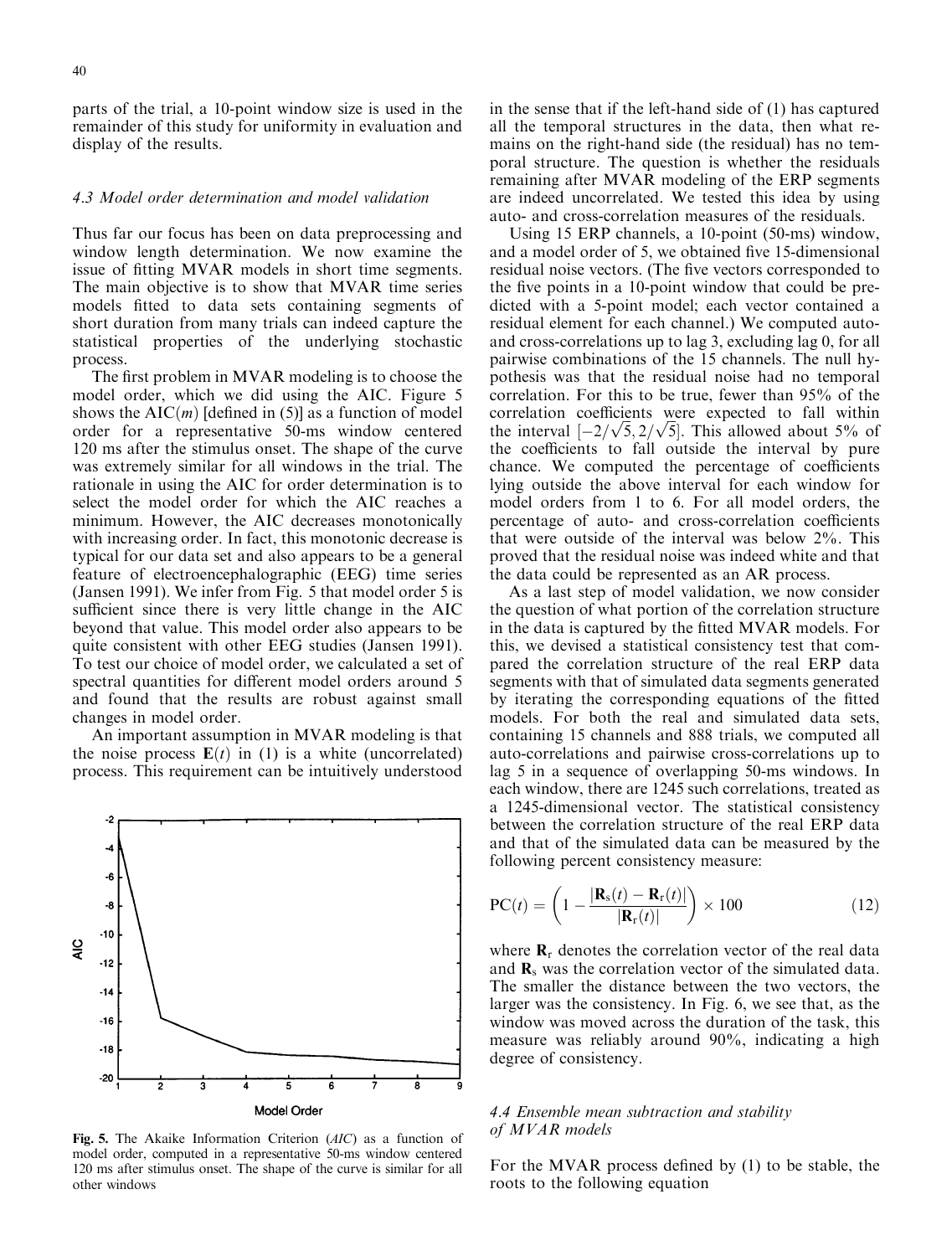

Fig. 6. Percent consistency as a function of time, demonstrating the similarity between the correlation structure of the real data and that of AMVAR model simulated data during the entire task

$$
\det(\lambda^m \mathbf{I} + \lambda^{m-1} \mathbf{A}(1) + \dots + \lambda \mathbf{A}(m-1) + \mathbf{A}(m)) = 0
$$
\n(13)

must satisfy the condition  $|\lambda| < 1$ . Here by stable we mean that the random process coming from the equation is stationary and does not diverge. If any one of the eigenvalues in (13) has a magnitude greater than 1, the process generated by (1) will blow up, and it cannot be a model of a stationary random process.

Thus, as part of model validation, one should also check whether a fitted model is stable in the sense defined above. Here we discuss this issue in conjunction with the preprocessing step of ensemble mean subtraction prior to model fitting. A common procedure in AR modeling is to subtract the temporal mean within a given window from the single trial time series before fitting. Although this is acceptable in the case of long stationary time series, the results of Sect. 3 above show that this is a bad practice when the window is short. In the shortwindow case, provided that there exists an ensemble of trials, a much more important procedure is to subtract the ensemble mean from each trial. By doing so, we (1) remove the first-order nonstationarity from the data; and (2) make the ensemble mean equal to zero, which is a requirement for model fitting.<sup>2</sup> Additionally, we now



Fig. 7. The Stability Index as a function of time without ensemble mean subtraction (dashed line) and with it (solid line), demonstrating the benefit of such subtraction

show that removal of the ensemble mean is also crucial for achieving stability of the fitted models.

To determine the stability of a fitted MVAR model, we only need to evaluate the largest eigenvalue in (13), denoted  $\lambda_1$ . We used the quantity log  $|\lambda_1|$  as the Stability Index (SI). Figure 7 shows SI as a function of time during the task. In the case of not removing the ensemble mean (dashed line), the values of SI became positive for a period after the onset of stimulus (at 0 ms), rendering the fitted models invalid during this time period. After the removal of the ensemble mean, all the values of SI were negative (solid line), indicating that all of the fitted models throughout the task were stable.

### 4.5 Variability assessment by bootstrapping

Whether using parametric modeling or traditional nonparametric analysis, it is often desirable to determine the statistical significance of spectral quantities to make comparisons between different task conditions or different times during the task. In the case of cognitive processing, these comparisons are frequently crucial for understanding of the underlying neural dynamics. If the entire ensemble of available trials is used to estimate a spectral quantity, only one value of that estimate can be obtained, and there is no indication of the estimation variability. It is just this variability that is needed to determine statistical significance. We note that, besides the variability associated with a finite sample estimation of a putative underlying stochastic process, there are also other sources of variability for real-world data. To assess the effect of all sources of variability, and their effect on the estimated model, we propose to use the bootstrap resampling technique (Efron 1982) in conjunction with AMVAR analysis.

In bootstrap resampling, one randomly picks, with replacement, a set of resample trials, where the size of the resample should be the same as that of the original col-

<sup>2</sup> To illustrate further the importance of this step in the analysis of interdependency, we consider the following hypothetical example in which two subjects take part in the same experiment. Record the event-related brain response from the same electrode position on the two subjects. It is reasonable to assume that the averaged eventrelated responses (ensemble means) from the same electrode position will be similar for the two subjects. If the ensemble means are not removed from these two channels, then we will find significant coherence between the two channels at the frequency of the ensemble mean. This is clearly not a sensible result. For scalp electroencephalogram (or magnetoencephalogram) this factor may not be as significant since the ensemble means are small relative to the raw signals. For the intracranial recordings used here this factor is very important as shown in what follows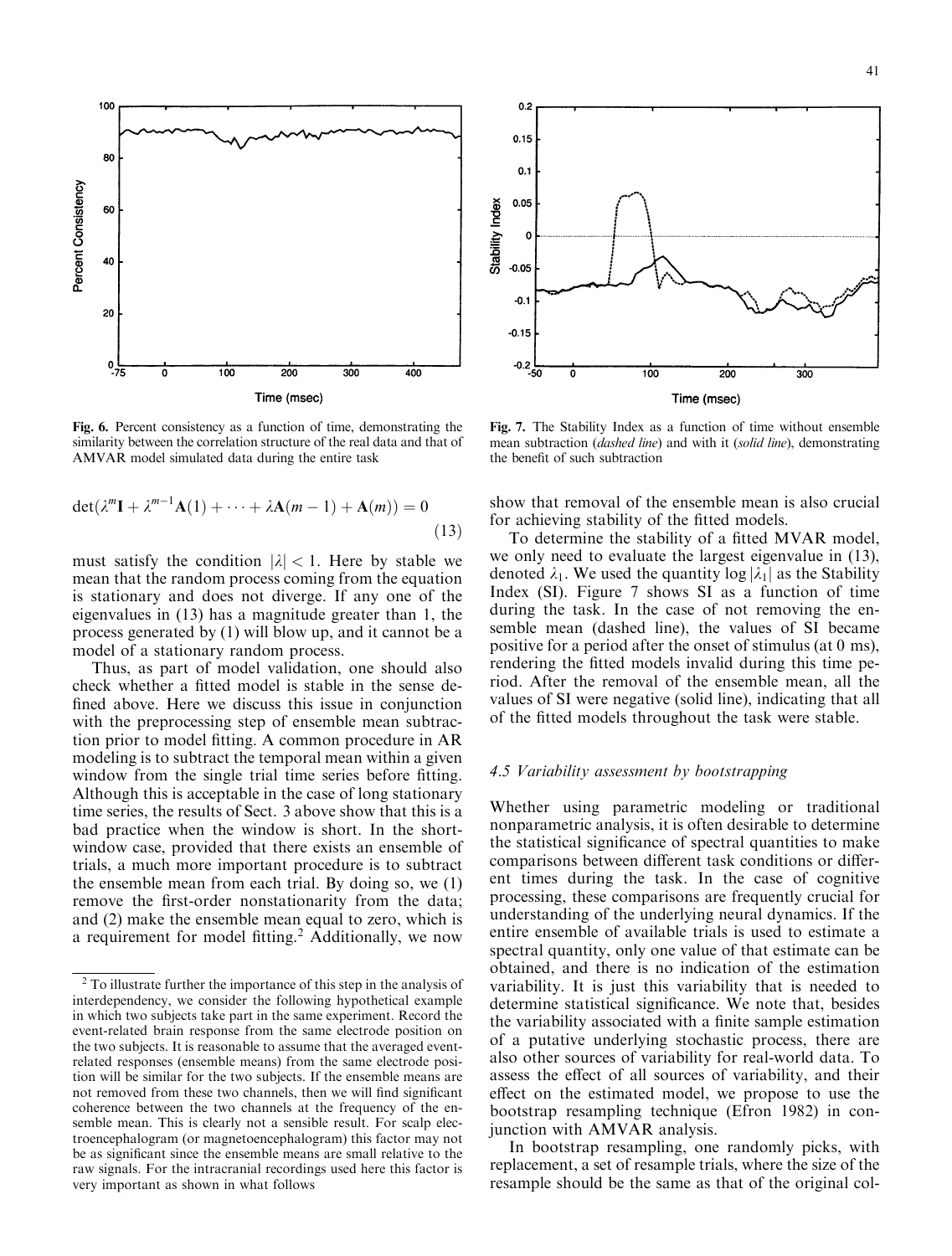lection. Replacement means that any given trial's probability of selection is the same every time that a trial is selected, so that the same trial may appear more than once in the same resample, as well as in different resamples. An MVAR model is fitted separately for each resample, and spectral quantities are derived from the model in the usual manner. By this procedure, a number of estimates equal to the number of resamples (which is usually chosen to be  $100-200$ ) is obtained for each spectral quantity. The mean and standard deviation are computed for the distribution across resamples of any spectral quantity. We emphasize that before fitting a model to each resample one needs to treat it as a new ensemble and perform the preprocessing steps of ensemble mean removal and standard deviation normalization.

As indicated above the original bootstrap procedure uses a resample size that equals the total number of trials to be analyzed. For many experimental data the trial size can be very large (in the thousands, for example). This presents a computational problem. We investigated the question of whether one can achieve an adequate variability assessment using smaller resample sizes. The example we treat here is the coherence between a pair of channels from prestriate and motor cortical areas, which showed a peak at 12 Hz in a 50-ms window centered at 120 ms poststimulus. Figure 8A displays the results of bootstrap resampling 100 resamples, where the resample size was systematically varied. The mean coherence is stable for resample sizes at or above 150, and the standard deviation is stable for resample sizes at or above 350. Although the standard deviation continues to decrease with increasing resample size, the rate of decrease is very slow. Thus, for practical purposes, we inferred that a resample size of approximately 350 trials was adequate for assessing variability in the present data set.

To decide whether or not this result is a special property of the particular channel pair that we used, we calculated the standard deviations for all pairs at the same frequency and time window. The result, shown in Fig. 8B, is that for all pairs, as for the single pair (Fig. 8A), the standard deviation decreases with increasing resample size. The decrease asymptotes around a resample size of 150.

# 4.6 Influence of model dimension and hidden variables on coherence estimation

In our multichannel ERP measurements, we were only able to sample a limited number of cortical sites. In other words, many relevant variables were hidden from our probe. A natural question is whether spectral measures derived from MVAR models fitted over all the available channels are robust against addition or deletion of channels. For example, does the coherence spectrum between two channels depend on the inclusion of other channels in the MVAR model from which it is derived? We performed the following test to examine this issue. First, for a 50-ms window centered at 120 ms, we fitted a model using data from all 15 available channels. The three pairwise coherence spectra among



Fig. 8. a Convergence of the mean and standard deviation of the peak coherence measure (12 Hz at 120 ms) with increasing resample size for a single pair (prestriate and motor) of channels. b Convergence of the standard deviations of the same peak coherence measure for all pairs with increasing resample size. The largest standard deviation values at around 0.5 are for a resample size of 10, and the values progressively drop to around 0.1 with increasing resample sizes up to 400 (in increments of 20)

three channels (one striate and two prestriate) are shown in Fig. 9. Then, we used only data from the three involved channels to fit an MVAR model and derive the corresponding coherence spectra. The results from the 3 channel model, displayed in Fig. 10, show the same spectral features, such as number and location of peaks, as those from the 15-channel model, although there are some differences in the magnitudes of the peaks. This indicates that the coherence between two ERP channels is a robust quantity that is not greatly affected by inclusion or exclusion of other channels.

### 5 Results of AMVAR analysis of the visuomotor pattern discrimination task

The coherence results from the visuomotor pattern discrimination task illustrate the usefulness of the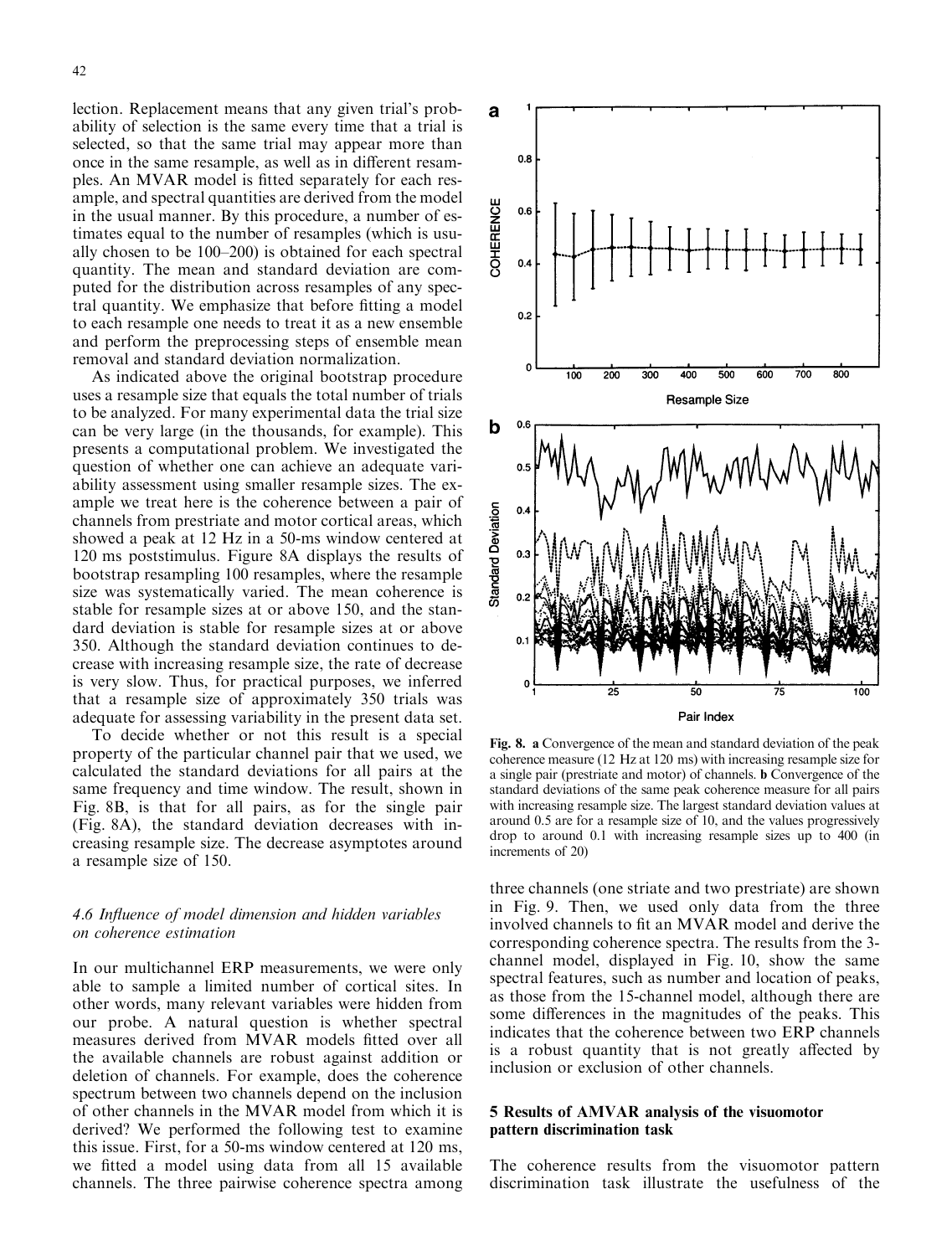

Fig. 9a-c. Pairwise coherence spectra among three channels (one striate and two prestriate) derived from a model based on all 15 channels

Fig. 10a-c. Pairwise coherence spectra among the same three channels as in Fig. 9, derived from a model based only on those three channels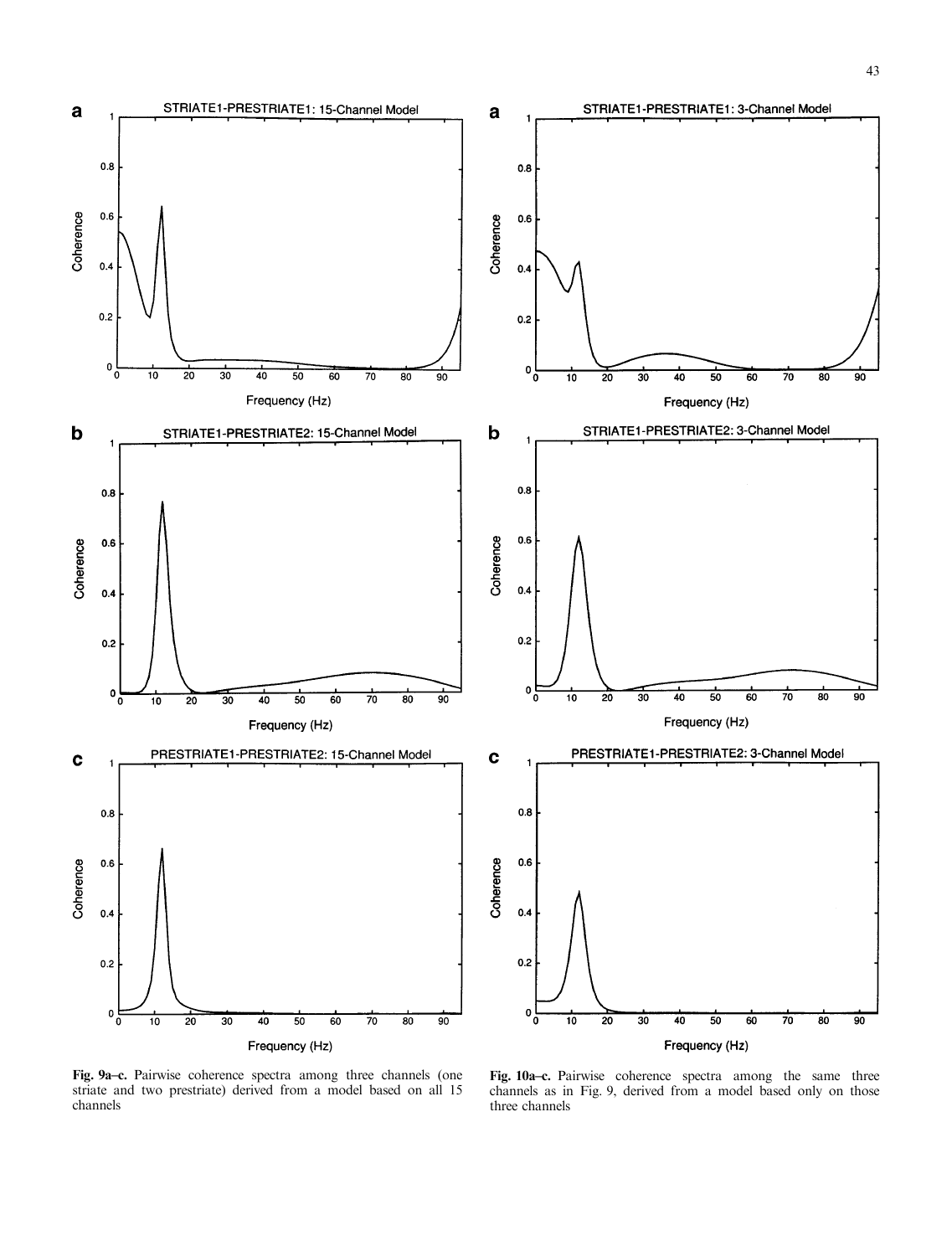AMVAR approach to spectral analysis of ERPs for understanding the neural substrate of cognitive processing. As mentioned above, the task required the animal to go through a series of cognitive states in the roughly one-half-second task period. We know of no other technique than the short-window AMVAR coherence analysis proposed here for assessing the rapidly shifting patterns of interdependency among cortical sites that



Fig. 11a-c. Patterns of peak intersite coherence in one monkey from the visuomotor pattern discrimination task, demonstrating the evolution of functional interdependency in three successive stages of the task. a The pattern of peak coherence in the period prior to arrival of the visual stimulus (0 ms). Two networks are observed: one involving ventral sites at 15 Hz (dashed lines), and the other involving dorsal sites at 22 Hz (solid lines). **b** The pattern of peak coherence following the onset of visual stimulus processing (120 ms). A large number of site pairs now exhibit significant coherence peaks at 12 Hz. c The pattern when the monkey executes a movement of the hand from the lever (280 ms). A new set of channel pairs are interdependent, with significant coherence peaks at 5 Hz

accompany these cognitive state changes. Figure 11 demonstrates the patterns of intersite coherence that develop over successive 50-ms windows at three different stages of task processing. The lines connecting cortical sites represent significant peak coherences. For a given channel pair significance was determined by comparison of its peak coherence value to a threshold level. This threshold was computed for a given window from a baseline distribution of coherence. The baseline distribution consisted of the coherence values at the same frequency over all channel pairs and all windows over the entire task. The threshold was set at two standard deviations above the mean of this distribution.

First, Fig. 11A shows the pattern of peak coherence in the period prior to arrival of the visual stimulus, but after the monkey has started the trial by depressing the hand lever. Here, in a window centered at 0 ms, two distinct networks are observed, one involving ventral sites at 15 Hz (dashed lines), and the other involving dorsal sites at 22 Hz (solid lines).

In Fig. 11B, we see a dramatic transformation in the pattern of peak coherence following the onset of visual stimulus processing. In this window, centered at 120 ms, the two earlier networks have been replaced by a single network at 12 Hz. Furthermore, a great many more site pairs are significantly involved in this network. This pattern reveals an extensive reorganization of the interdependency relations in the cortex as the cognitive state changes from the prestimulus state of anticipation and focused attention, to the poststimulus state of active processing of the visual feature information. The reorganization occurs in terms of changes in both the frequency of interdependency and the sites that are interdependent.

Finally, in Fig. 11C, the pattern once again undergoes an impressive change at a time, 280 ms, when the monkey actually executes a movement of the hand from the lever. Not only does the peak frequency shift to 5 Hz, but again there is a new set of channel pairs having coherence peaks at this frequency. Although it is beyond the scope of this report to detail all the coherence results from this experiment, we note that this pattern from the GO condition is strikingly different from the pattern from the same time window in the NO-GO condition.

From this cursory examination, we can clearly observe that these three different stages of cognitive processing are starkly resolved by the interdependency relations exhibited in the coherence patterns. Furthermore, these patterns are consistent with the known physiological and anatomical properties of the cortical areas involved. The fact that the patterns changed so completely over such a brief time span further underscores the necessity of using a short-window analysis to uncover these relations. [For details on the dynamic reorganization of large-scale networks seen here, see Bressler et al. (1999, submitted)].

#### 6 Summary

The purpose of this article has been to establish that spectral analysis can be carried out for multichannel